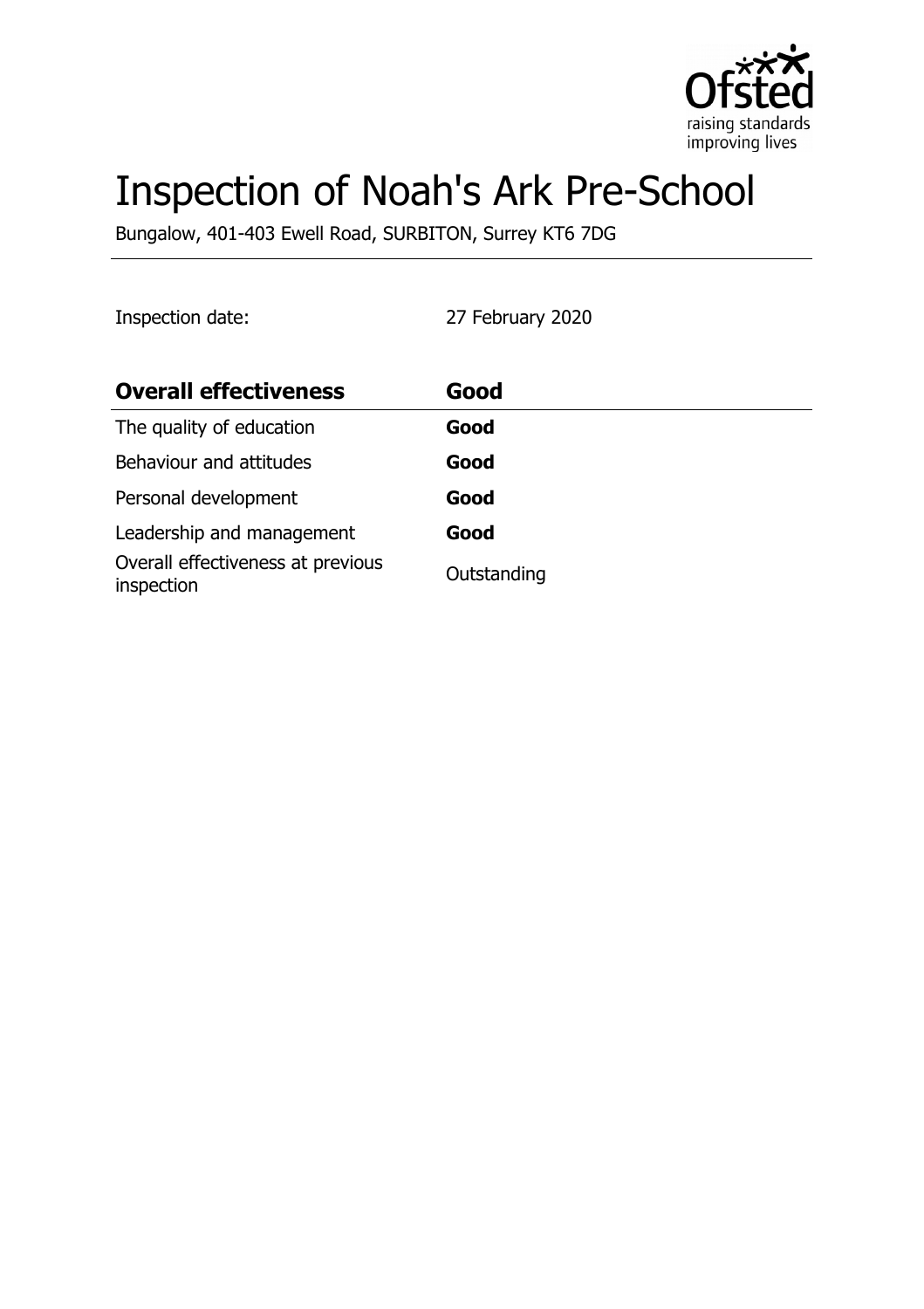

# **What is it like to attend this early years setting?**

#### **The provision is good**

Children develop a strong sense of self and belonging in this welcoming and stimulating nursery. For example, when children first arrive, they recognise their photograph on a coat peg, and find their name card. Children show visitors their names and say 'this means I am here'. All family backgrounds are valued and celebrated. A large family photograph board helps them to know that Noah's Ark is a place where they belong. Children feel safe, develop a sense of security and build their self-esteem. They are busy and motivated learners who engage in a range of interesting activities that they choose independently. One such example is that children enjoy acting out their home experiences in the role-play area. They develop imaginary play skills and begin to make sense of their world. Children independently dress up, for example as nurses or doctors, and stick plasters on their heads and arms. They thoroughly enjoy their time at the setting. However, sometimes children's excitement levels can cause a distraction to others. This means that, occasionally, children cannot always focus on their tasks.

#### **What does the early years setting do well and what does it need to do better?**

- $\blacksquare$  Leaders implement robust policies and procedures. However, systems for some procedures are not always consistently followed. In particular, procedures for administering medication. Saying this, overall, the manager shares her high expectations and vision among all staff. For example, staff meet regularly with the manager to discuss their well-being, professional development and ongoing suitability.
- Self-evaluation is at the heart of the nursery. Staff complete peer-to-peer observations and they say they welcome constructive feedback. Education programmes and activities are evaluated weekly to help leaders and staff identify strengths and areas that can be improved. However, missed opportunities to consistently evaluate the children's noise levels mean that, on occasions, children's learning and levels of concentration are inconsistent.
- $\blacksquare$  The curriculum is based on children's interests and what they already know and can do, to further extend their learning across all areas. This means children's play and learning experiences, overall, help them become confident and independent learners, ready for the next stages in learning and when they move on to school. Children make good progress and achieve well.
- Children with special educational needs and/or disabilities (SEND) are supported very effectively. Staff work very closely with parents and other agencies to ensure children with SEND make rapid progress from when they first start.
- $\blacksquare$  Senior staff are highly knowledgeable about how to target support for children with SEND. They attend focused training and forums to extend their knowledge further. This means staff are well equipped to improve outcomes for children with SEND. Parents are highly complimentary of staff and the support given to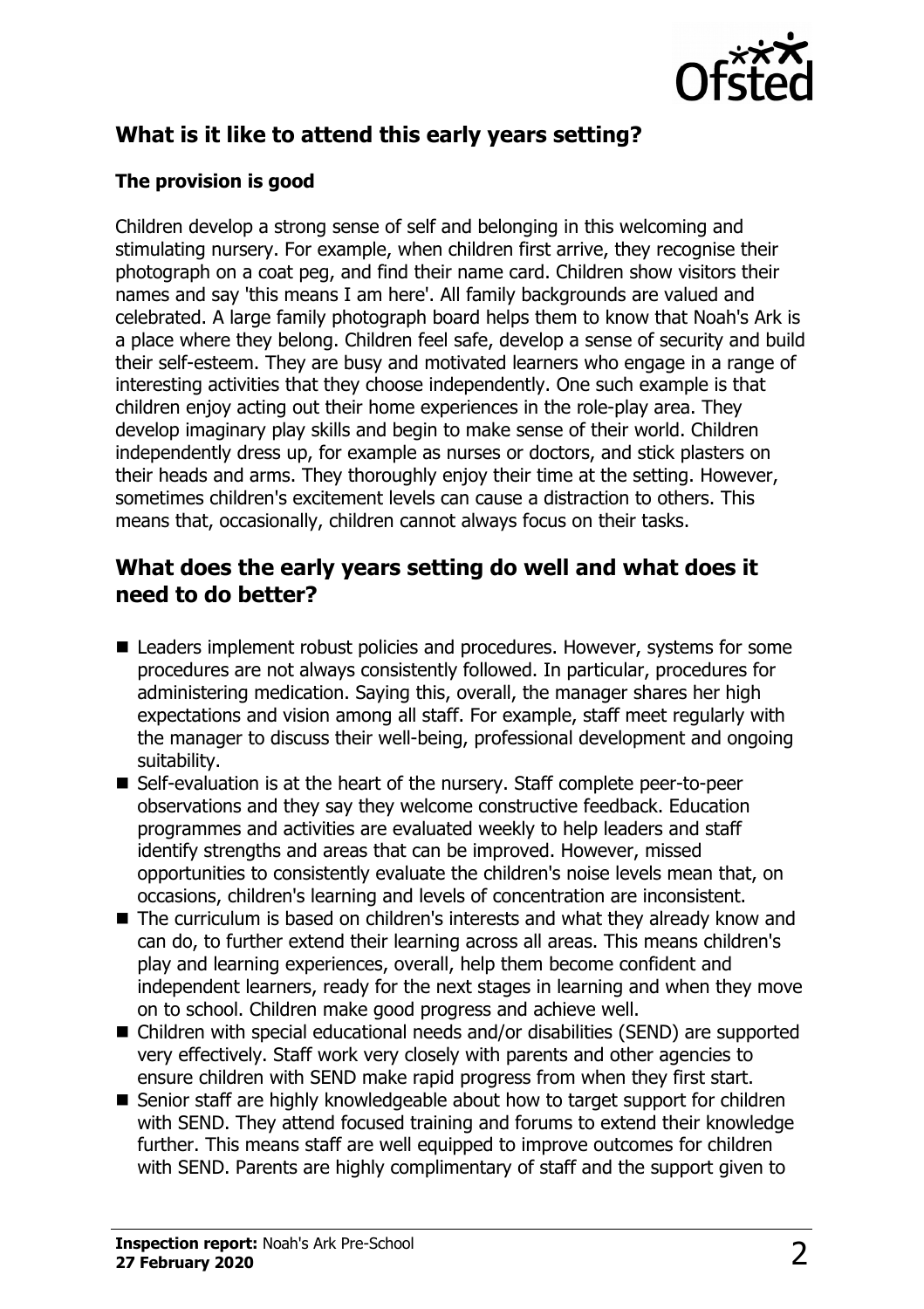

children who start the nursery with lower starting points than their peers. In particular, parents say children with SEND learn key skills in readiness for school, such as social skills and toilet training, and begin to confidently communicate and express themselves.

- Staff skilfully make the most of opportunities to enhance children's numeracy skills. For example, they consistently reinforce mathematical language by encouraging children to count in fun ways and to recognise numbers, volume and size. For example, a cooking activity offers children chances to recognise numbers and how many 'big' and 'small' spoons of flour, salt and water are needed to make dough.
- Staff promote children's communication, language and mathematical skills. On the whole, they provide many opportunities for children to communicate and engage in conversation, for instance during planned activities, circle time and mealtimes. Children listen to one another's views and are polite and respectful of each other. They learn the meaning of new words to describe each other, such as 'creative', 'feisty' and 'epic'.

## **Safeguarding**

The arrangements for safeguarding are effective.

Leaders and staff demonstrate good knowledge of their safeguarding responsibilities. They attend safeguarding training to develop their knowledge further. Leaders and staff can confidently explain the local procedures to follow if they have a concern about a child's safety. Written permission for medication is obtained from parents. Leaders keep a written record each time medicine is administered to a child. This meets requirements. Accidents are recorded, and external agencies are informed of these in a timely manner. Risk assessments are scrutinised to ensure all hazards are removed, to help minimise the chance of accidents from occurring.

#### **What does the setting need to do to improve?**

#### **To further improve the quality of the early years provision, the provider should:**

- $\blacksquare$  monitor noise levels so that children can concentrate fully and remain engaged in activities for longer periods
- $\blacksquare$  strengthen systems to ensure all staff understand and consistently follow procedures for administering medication to children.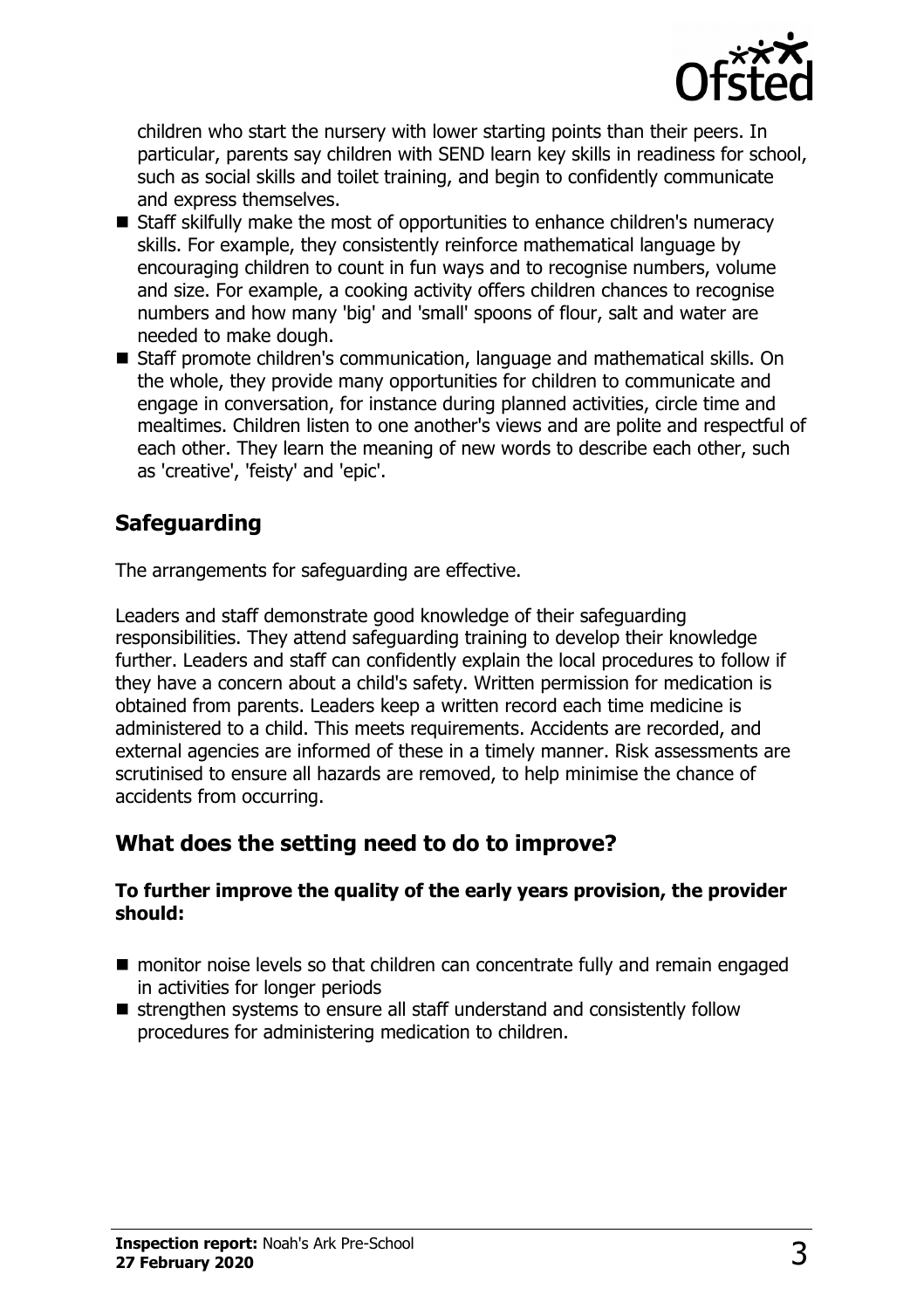

| <b>Setting details</b>                         |                                    |
|------------------------------------------------|------------------------------------|
| Unique reference number                        | 131822                             |
| Local authority                                | Kingston upon Thames               |
| <b>Inspection number</b>                       | 10128371                           |
| <b>Type of provision</b>                       | Childcare on non-domestic premises |
| <b>Registers</b>                               | Early Years Register               |
| Day care type                                  | Sessional day care                 |
| Age range of children at time of<br>inspection | 2 to $4$                           |
| <b>Total number of places</b>                  | 30                                 |
| Number of children on roll                     | 37                                 |
| Name of registered person                      | Noah's Ark Pre School Committee    |
| Registered person unique<br>reference number   | RP907862                           |
| <b>Telephone number</b>                        | 0208 390 0011                      |
| Date of previous inspection                    | 2 July 2013                        |

### **Information about this early years setting**

Noah's Ark Pre-School registered in 2000 and is run by a management committee. It is situated in the Royal Borough of Kingston Upon Thames. The pre-school opens Monday to Friday, during term time only, between 8.40am and 3.15pm. It receives funding for the provision of free early education to children aged two, three and four years. The pre-school employs eight staff. The manager holds early years professional status. Six staff hold a childcare qualification at level 3, and one holds level 2.

#### **Information about this inspection**

**Inspector** Jane Morgan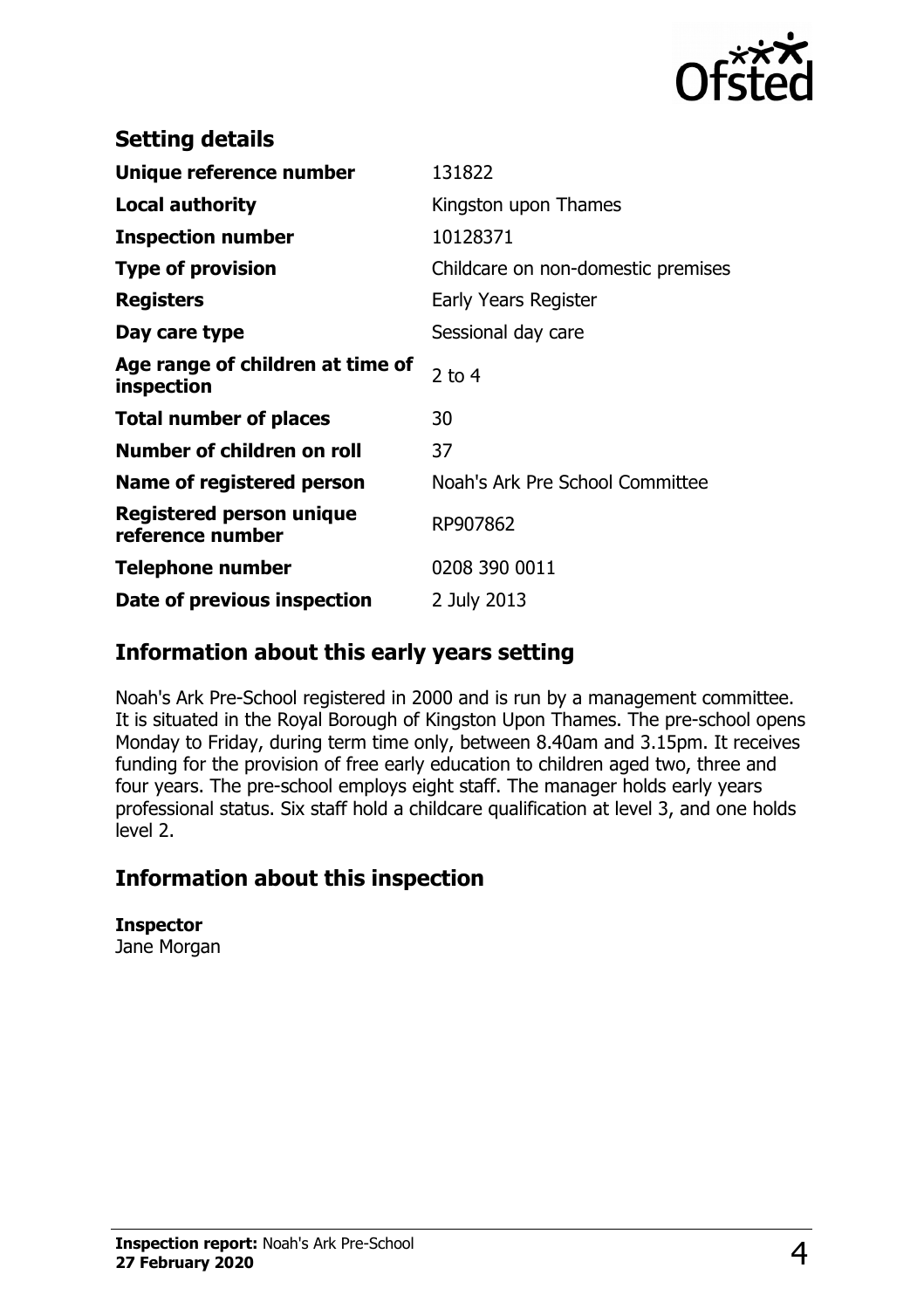

#### **Inspection activities**

- $\blacksquare$  A learning walk was undertaken by the inspector and the manager across all areas of the provision to understand how the manager and staff organise the curriculum and environment.
- $\blacksquare$  The quality of education during activities indoors and outside was considered, and the inspector assessed the impact this has on children's learning.
- $\blacksquare$  The inspector spoke with leaders, staff, parents and the children at appropriate times throughout the inspection.
- $\blacksquare$  The inspector carried out joint observations with the manager.
- $\blacksquare$  The inspector held a meeting with the manager. She looked at relevant documentation, such as accidents and incidents, policies and procedures, and evidence of staff suitability.

We carried out this inspection under sections 49 and 50 of the Childcare Act 2006 on the quality and standards of provision that is registered on the Early Years Register. The registered person must ensure that this provision complies with the statutory framework for children's learning, development and care, known as the early years foundation stage.

If you are not happy with the inspection or the report, you can [complain to Ofsted.](http://www.gov.uk/complain-ofsted-report)